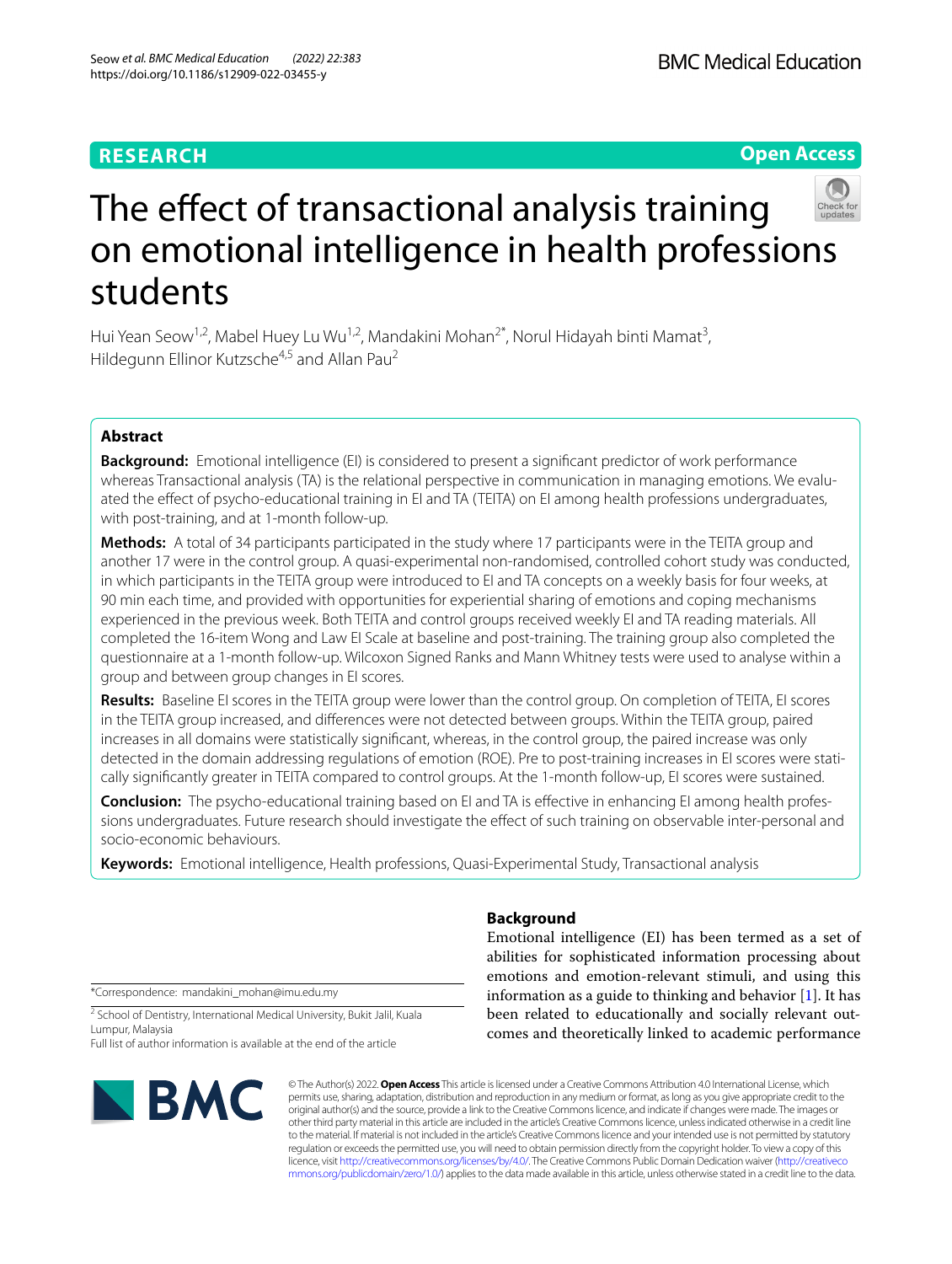[[2,](#page-7-1) [3\]](#page-7-2), workplace efectiveness, including doctor-patient relationship and leadership  $[4-6]$  $[4-6]$  $[4-6]$ , and psycho-social wellbeing [[7,](#page-7-5) [8](#page-7-6)]. It has been suggested that personal growth and development, through emotional learning and maturation in emotional intelligence, are central to developing professional competence. Furthermore, EI has been recommended to be a measure of performance and an indicator of burnout besides being a selection criterion for training roles in healthcare [[9,](#page-7-7) [10](#page-7-8)]. Recent literature provides an understanding of its importance in healthcare including patient satisfaction as well as possible economic implications  $[11–14]$  $[11–14]$  $[11–14]$ . This led to more research needed to determine whether EI can be improved through training and augmenting educational and clinical outcomes [[4\]](#page-7-3). More recently, evidence has emerged to support the proposition that EI can be enhanced through psycho-educational training. The training in turn has the ability to lead to other favorable efects[\[15,](#page-7-11) [16\]](#page-7-12). Henceforth, the need to develop such training programmes to promote EI abilities, such as communication and confict resolution has been called for [\[7](#page-7-5)] and the current global pandemic has made its relevance paramount [[17\]](#page-7-13).

The integration of EI training into medical and health professions education aims to contribute to developing professional [\[18,](#page-7-14) [19\]](#page-7-15) and communication skills [\[20](#page-7-16)]. Interventions involving simulated patients [[21](#page-7-17)], mental health awareness training [[22](#page-7-18)] and leadership training [[23\]](#page-7-19) are effective to promote EI. An interesting consideration in the development of training to enhance EI in communication and interpersonal skills is the incorporation of transactional analysis (TA) training, as EI goes hand in hand with TA and has been considered a key training tool for communication skills*.* EI and TA have been appreciated as a learning method for training healthcare workers in communication and leadership skills [[24,](#page-7-20) [25\]](#page-7-21). In a recent study, group therapy among drug addicts with the TA approach showed signifcant efects on EI expressed by coping capabilities [[26\]](#page-7-22).

The socio-psychological theory of TA explains that ego states are parts of our personality, systems of thinking, behaviors, and feelings and can be identifed as the ego states of the Parent, the Adult and the Child. None of the above ego states ranks above the other, but we need to align the ego states with the situation we are faced with. The Parent ego state reflects parental thoughts and feelings; the Adult ego state relates to thoughts and feelings based on our own experiences, information, personal process and previous experiences; and the Child ego state is based on thoughts and feelings replayed from childhood [\[27\]](#page-7-23). TA provides a systematic approach that helps understand the link between human needs and behaviors, and the way that individuals, groups and organizations are efective or inefective in communicating. It has been used to explain the psycho-emotional exploitation that can take place during patient encounters and result in the emotional exhaustion of clinicians [\[28](#page-7-24)]. Similarly, its relevance in understanding the challenges that can emerge in the clinical supervision context  $[29]$  $[29]$  as well as offering insight into our behaviours and relationships [\[27](#page-7-23)] has been reported. In clinical supervision, TA can be used to enhance the understanding of interpersonal interactions and improve the outcomes of clinical training [\[30](#page-7-26)]. Training in TA tools has been shown to result in sustainable and measurable improvement in self-awareness [\[31](#page-7-27)], a domain that is recognized in the EI framework. The basis for TA and the ego-state types in developing communication skills training for medical [[32\]](#page-7-28) nursing [\[33](#page-7-29)] and pharmacy students [[34\]](#page-7-30) has been recommended.

The literature would appear to suggest that both the TA tool and the EI ability have useful applications in interpersonal professional and social encounters. In such encounters, in which a transaction takes place between two or more people, the TA tool may be used to identify the ego states at play and the EI ability used to assess the emotions that are expressed or suppressed. The application of TA and EI may therefore help to enhance constructive communication and teamwork.

Undergraduate students may not have yet developed their ability to deliver safe and compassionate health care, a particularly pertinent issue in health professions education. With this background in mind, we sought to study emotional intelligence as a measurement of undergraduates' ability to socialize or relate to others, meaning balancing educational infuences in undergraduate training to enhance patient-focused, social relationships and interactions made after considering the underlying motivation of our students.

We hypothesised that the psycho-educational TA training course on EI can be applied for self-emotional appraisal, others' emotional appraisal, uses of emotion, and regulation of emotion, thereby contributing to a holistic personal growth. In this study, we tested the efect of psycho-educational training in EI and TA (TEITA) on changes in EI scores between baseline and on completion of TEITA, and at the 1-month follow-up.

## **Methods**

A quasi-experimental [[35](#page-7-31)] non-randomised controlled cohort study was conducted on health professions undergraduates at one university campus to compare the baseline, post-training, and 1-month follow-up of EI scores of participants who completed a four-week psycho-educational training in EI and TA (TEITA) and those given reading materials on TA and EI. Institutional ethics approval was obtained (BDS I1-13(13)-2016).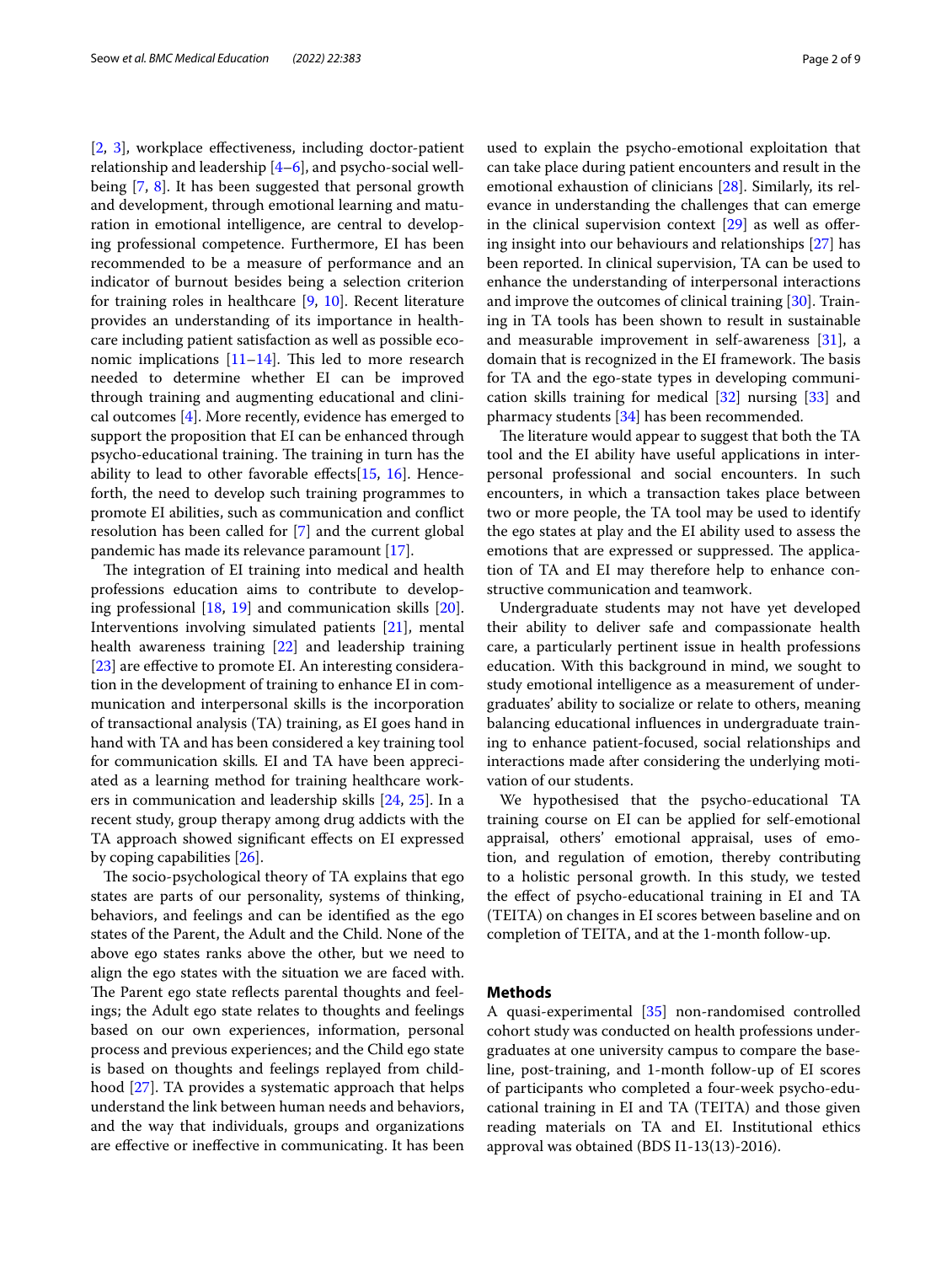The TEITA involved four weekly 90-min sessions designed by members of the research team (PKH, KHE, MNH). The TEITA aimed to introduce participants to EI and TA and support experiential sharing of emotions experienced in the previous week and mechanisms used to cope with those emotions. Each session included a discussion on various aspects of the EI and TA concepts for 30-45 min, along with 45 min to 1 h of experiential sharing. Each session was facilitated by two psychologists (KHE, MNH) and two research assistants (SHY, WHL) (Table [1\)](#page-2-0). Both the TEITA and control groups received reading materials on TA and EI on a weekly basis. The reading material included articles and internet resources.

The sampling population included health professions medicine, dentistry, pharmacy and psychology undergraduates at a university. Based on a 95% confdence level and 80% power, a sample size of 34 subjects (17 in control and 17 in TEITA groups) was estimated to detect a diference of 50% in the proportion of subjects increasing their EI scores between baseline and post-training. This assumed that 10% of the control participants and 60% of the TEITA participants would have increased their EI scores from baseline to post-training.

Potential participants were approached by email to voluntarily participate in this study. Flyers were placed around the university campus and on the screensaver on university computers. Information given to potential participants included the aim of the research, the time and venue, the number of participants required, the benefts of participating in the research, as well as the contact

<span id="page-2-0"></span>**Table 1** Schedule of TEITA Delivery

| Session 1 | $6.00 - 6.15$ pm | Explanation of ground rules                           | SHY and WHL |
|-----------|------------------|-------------------------------------------------------|-------------|
|           | $6.15 - 6.30$ pm | PowerPoint presentation<br>on Fl                      | <b>SHY</b>  |
|           | $6.30 - 6.40$ pm | Ice breaking game                                     | KHF and MNH |
|           | $6.40 - 7.30$ pm | Experiential sharing                                  | KHF and MNH |
|           | 7.30 pm          | Wrap up and summary                                   | SHY and WHL |
| Session 2 | $6.00 - 6.25$ pm | Review on previous session                            | SHY and WHL |
|           | $6.25 - 6.40$ pm | PowerPoint presentation<br>on TA                      | <b>WHL</b>  |
|           | $6.40 - 7.30$ pm | Experiential sharing                                  | KHF and MNH |
|           | 7.30 pm          | Wrap up and summary                                   | SHY and WHL |
| Session 3 | $6.00 - 6.40$ pm | Ego states determination by<br>using TA Questionnaire | KHF and MNH |
|           | $6.40 - 7.30$ pm | Experiential sharing                                  | KHF and MNH |
|           | 7.30 pm          | Wrap up and summary                                   | SHY and WHL |
| Session 4 | $6.00 - 7.00$ pm | Experiential sharing                                  | KHE and MNH |
|           | $7.00 - 7.15$ pm | Post intervention question-<br>naire                  | SHY and WHL |
|           | $7.15 - 7.30$ pm | Wrap up and summary                                   | SHY and WHL |
|           |                  |                                                       |             |

researcher's information. Participants who volunteered and consented in writing to receive TEITA were assigned to the training group, whereas those not interested in TEITA were assigned to the control group. Participants assigned to the training group were divided into 2 small groups, each receiving the TEITA separately. Informed consent for the confrmation of autonomy among all participants in this study was signed and all relevant research information was provided. The participant was given the opportunity to withdraw from the research at any time and for any (or no) reason.

The EI instrument used was the 16-item self-report Wong and Law EI Scale (WLEIS) measured on a 7-point Likert-type scale [\[36](#page-7-32)], from 1=totally disagree to 7-totally agree. These 16 items are distributed into four domains: self-emotional appraisal (SEA), others' emotional appraisal (OEA), use of emotion (UOE), and regulation of emotion (ROE). The WLEIS has since been widely validated across diferent contexts and in diferent languages [[37–](#page-7-33)[40\]](#page-7-34). All participants completed the WLEIS at baseline and on completion of the 4-week TEITA. The training group also completed the WLEIS at the 6-month follow-up.

#### **Data analysis**

The Statistical Package for Social Sciences (SPSS) software for Windows, Version 24.0 was used for statistical analysis. Sample characteristics between the training and control groups were compared using the Chi-square test for distribution by sex, and the Mann–Whitney test for diferences in age and EI scores. Baseline and post-training EI scores between training and control groups were compared using the Mann–Whitney test. Paired changes in EI scores from baseline to completion of TEITA within the training and control groups were tested using the Wilcoxon Signed Ranks test. The primary outcome of changes in EI scores from baseline to post-training was compared between the training and control groups. Paired changes in EI scores from baseline to 1-month follow-up for the training group were tested for statistical signifcance using the Wilcoxon Signed Ranks test. Statistical significance was set at  $p=0.05$ .

## **Results**

The present study introduced a sample of undergraduates to the concepts of EI and TA on a weekly basis for four weeks, at 90 min each time, and provided opportunities to apply the concepts of TA and EI to social encounters experienced in the previous week. Students also explored the emotions that they felt during these encounters and discussed mechanisms used to cope with those emotions.

Of the 19 (55.9%) females enrolled, 14 (73.7%) volunteered for the TEITA compared to 3 (20.0%) of the 15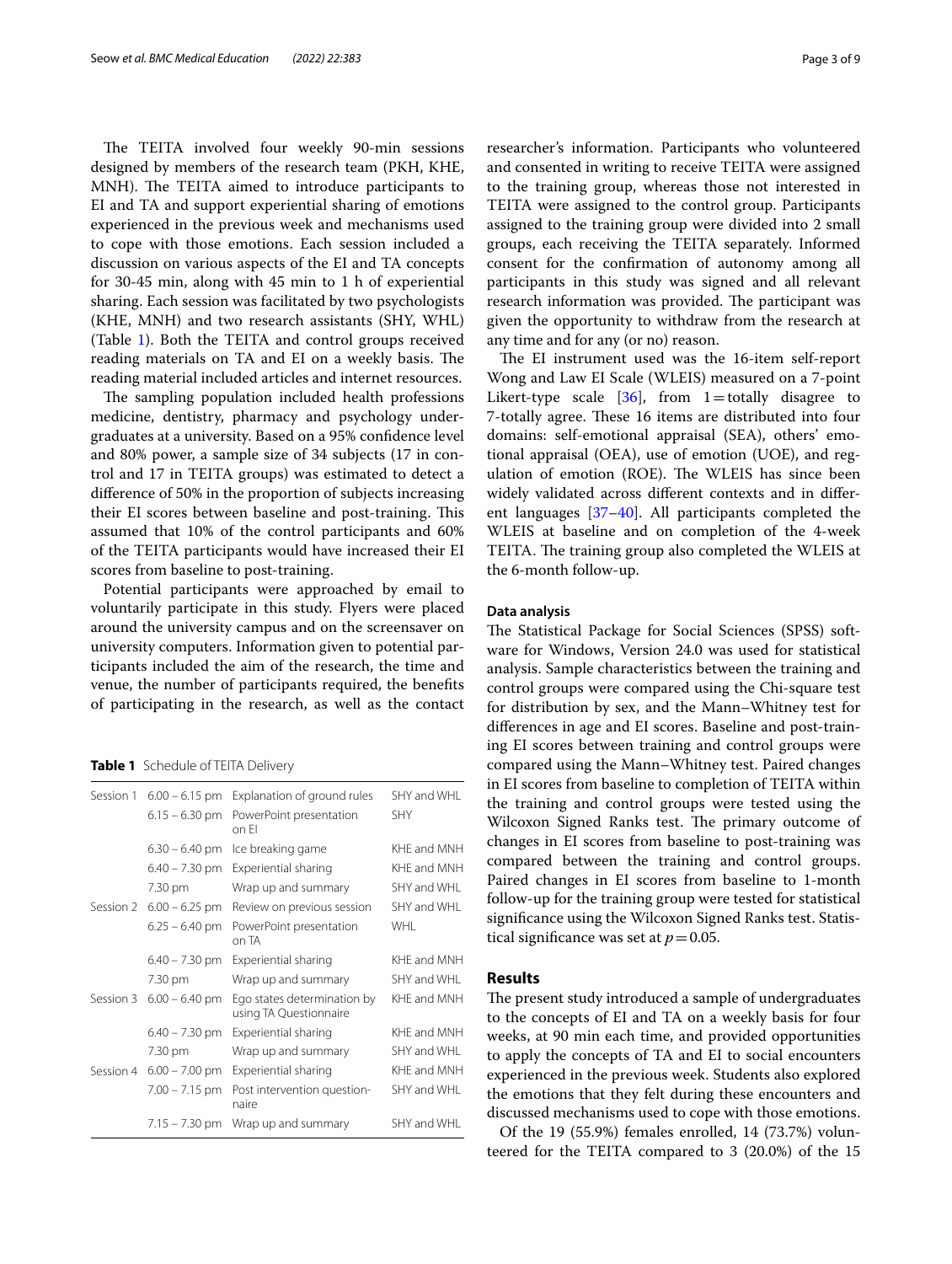(44.1%) males ( $p = 0.002$ ). The median age (inter-quartile range) of participants in the intervention group was 22 (19-23) and 22 (21-23) in the control group ( $p=0.156$ ) (Table [2](#page-3-0)).

At baseline, males scored more highly in SEA (0.045) compared to females, but both groups were similar for EI Total (0.266), OEA (0.689), UOE (0.990), and ROE  $(0.062)$  (Table [3](#page-4-0)). On completion of TEITA, no difference between the two groups was detected. Among the females, statistically signifcant paired increases in EI Total and all domain scores were detected. Similarly, paired increases were detected among males. However, increases in EI and all domains' scores from baseline to completion of TEITA were not statistically signifcantly diferent between the two groups.

At baseline, the control group scored more highly in EI Total (0.027), SEA (0.005) and OEA (0.049) (Table [4](#page-5-0)). Both groups scored similarly in UOE (0.578) and ROE (0.107). However, on completion of TEITA, both groups scored similarly in EI Total and all its domains. Within the training group, paired increases in EI Total and all domain scores were statistically signifcant. Within the control group, paired increases in EI Total (0.012) and ROE (0.010) were statistically signifcant. Increases in scores from baseline to completion of TEITA were statically signifcantly diferent between the two groups for EI Total (0.002), SEA (0.001), OEA (0.027) and UOE (0.017), but not ROE (0.252).

At the 1-month follow-up, EI Total and domains scores in the training group remained statistically signifcantly higher than at baseline (Table [5](#page-6-0)), confrming that increases in EI scores were sustained a month later.

## **Discussion**

This study sought to investigate whether the cultivation of EI and TA educational training in a group of health professions students can aford students the opportunity to realise improved EI and TA capacities immediately after training and at the 1-month follow-up. The fndings suggest that exposure to the four weekly 90-min training sessions resulted in an increase in EI outcomes immediately after educational training with a persisting effect one month later. The concept of EI has generated interest in terms of its relevance to well-being regulation, academic performance and occupational efectiveness. EI and TA have often formed the theoretical basis for understanding inter-personal dynamics in communication [[33](#page-7-29), [41,](#page-7-35) [42\]](#page-7-36) and leadership [\[6](#page-7-4), [27,](#page-7-23) [43,](#page-8-0) [44](#page-8-1)] skills. Training based on both theoretical underpinnings has been reported to result in positive outcomes [[21](#page-7-17), [31](#page-7-27)]. In the current study, the experiential sharing part of the TEITA ofered the opportunity to understand the structure and functioning of the participant's personality and recognize how they respond to others. By listening and watching how others share their experiences, group members learned to identify their own emotions better. This training programme took advantage of the synergistic learning experience of both concepts [\[24\]](#page-7-20) and the result was a sustained increase in EI among undergraduates who took part in the training. Previous research has similarly reported the efectiveness of TA training in enhancing EI and empathy. In one study exposing 16 nurses to a psycho-educational training on TA, the results showed a positive impact on participants' communication skills and empathy scores [[24\]](#page-7-20). In another study, 15 subjects participated in 12 sessions of TA-based group psychotherapy and were shown to have increased EI compared to subjects who were not exposed to the intervention [[26\]](#page-7-22). A study conducted on 19 medical teachers who underwent a 12-h TA training, reported an improved self-awareness that persisted at three months and one year after training. The study concluded that improved personal 'awareness' among teachers can improve the educational environment and is essential to foster student learning [\[31](#page-7-27)].

Participants in Kanchana et al's study showed a signifcant increase in post-intervention scores on all four dimensions of emotional intelligence using a 2-day internationally recognized TA course on 101 participants [\[45](#page-8-2)].

<span id="page-3-0"></span>

|  |  | Table 2 Baseline comparison between intervention and control groups by sex, age and El scores |  |  |  |  |  |  |  |  |  |  |  |  |  |
|--|--|-----------------------------------------------------------------------------------------------|--|--|--|--|--|--|--|--|--|--|--|--|--|
|--|--|-----------------------------------------------------------------------------------------------|--|--|--|--|--|--|--|--|--|--|--|--|--|

|                            | Intervention ( $n = 17$ ) | Control ( $n = 17$ ) | <i>p</i> -value |
|----------------------------|---------------------------|----------------------|-----------------|
| Female ( $n = 19, 55.9%$ ) | 14 (73.7%)                | 5(26.3%)             | 0.002           |
| Male $(n = 15, 44.1\%)$    | $3(20.0\%)$               | 12 (80.0%)           |                 |
| Age in years: median (IQR) | $22(19-23)$               | $22(21-23)$          | 0.156           |
| El Total: median (IQR)     | 75.0 (62.0-81.0)          | 82.0 (77.0-90.0)     | 0.027           |
| <b>SEA</b>                 | $19.0(17.5 - 21.5)$       | $23.0(20.5 - 24.0)$  | 0.005           |
| <b>OEA</b>                 | 18.0 (13.0-20.0)          | $20.0(17.5 - 23.5)$  | 0.049           |
| <b>UOE</b>                 | $20.0(15.5 - 22.0)$       | $20.0(17.5 - 23.0)$  | 0.578           |
| <b>ROE</b>                 | $17.0(15.0 - 21.0)$       | 19.0 (18.0-22.0)     | 0.107           |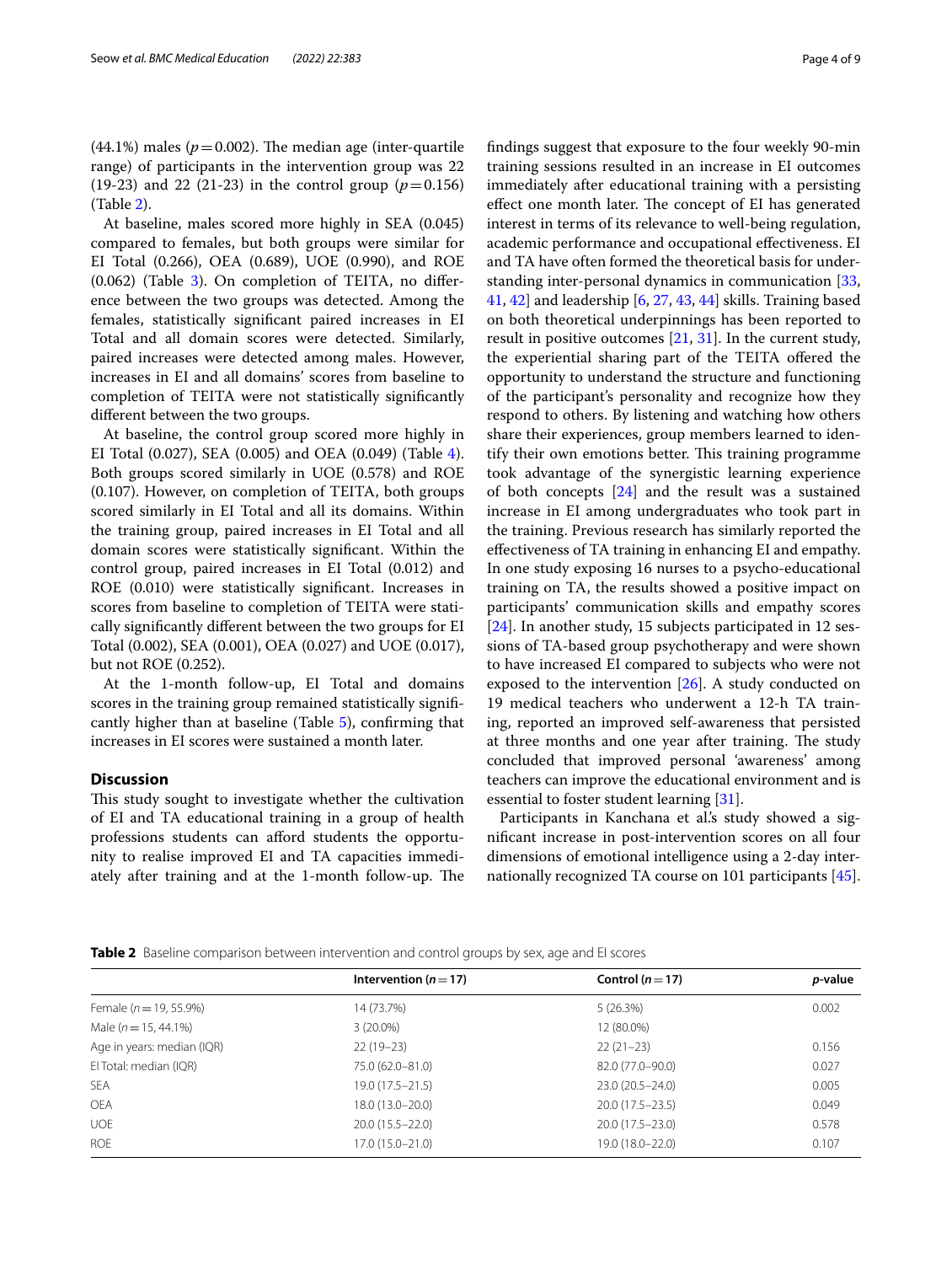| ە<br>م |                                                  | Pre-scores<br>between<br>groups | Post             |                                         | Post-scores<br>between<br>groups | changes within<br>Paired score<br>females | changes within<br>Paired score<br>males | Post-Pre        |                                      | between groups<br>score changes<br>Post-Pre |
|--------|--------------------------------------------------|---------------------------------|------------------|-----------------------------------------|----------------------------------|-------------------------------------------|-----------------------------------------|-----------------|--------------------------------------|---------------------------------------------|
| Female | Nale                                             | a <sub>p-value</sub>            | Female           | Male                                    | anlev-d <sub>e</sub>             | p-value                                   | b-value                                 | Female          | Male                                 | a <sub>p-value</sub>                        |
|        | El Total 77.0 (71.0-83.0) 81.0 (73.0-92.0) 0.266 |                                 |                  | 86.0 (81.0-83.0) 85.0 (78.0-97.0) 0.781 |                                  | 0.001                                     | 0.002                                   |                 | $0.0(4.0-19.0)$ 7.0 (1.0-11.0) 0.348 |                                             |
| SEA    | 20.0 (18.0-21.0) 24.0 (19.0-24.0) 0.045          |                                 |                  | 23.0 (22.0-25.0) 24.0 (21.0-25.0) 0.986 |                                  | 0.006                                     | 0.048                                   |                 | $1.0 (0.0 - 7.0)$ $1.0 (0.0 - 6.6)$  | 0.136                                       |
| OEA    | 19.0 (15.0-23.0) 18.0 (16.0-21.0) 0.689          |                                 |                  | 23.0 (19.0-24.0) 20.0 (18.0-24.0) 0.637 |                                  | 0.021                                     | 0.008                                   | $.0(0.0 - 6.0)$ | $2.0(0.0 - 5.0)$                     | 1.000                                       |
| 5OL    | 20.0 (19.0-23.0) 20.0 (16.0-23.0) 0.930          |                                 | 22.0 (20.0-24.0) | 21.0 (19.0-23.0) 0.329                  |                                  | 0.005                                     | 0.024                                   | $0.0 - 5.0$     | $1.0 (0.0 - 2.0)$                    | 0.186                                       |
| ROE    | 18.0 (15.0-20.0) 22.0 (18.0-24.0) 0.062          |                                 |                  | 21.0 (18.0-23.0) 24.0 (19.0-23.0) 0.215 |                                  | 0.005                                     | 0.015                                   | $0.2-5.0$       | $2.0(0.0 - 3.0)$                     | 0.625                                       |

<span id="page-4-0"></span>

| I<br>١           |
|------------------|
| Ï                |
| ¢<br>ţ           |
| ī                |
| I                |
| Ì                |
| ł<br>١<br>Ì<br>١ |
| Ì                |
| ł                |
| ١<br>I           |
| ţ                |
| ł                |
|                  |
|                  |
| ١<br>١           |
| ļ                |
| Ì                |
| I                |
| Ì<br>١<br>ł<br>j |
|                  |
| i<br>Ì<br>J      |
| ļ<br>١           |
| ł<br>١           |
| ۱<br>Ì<br>J<br>j |
| Ì<br>١<br>I      |
| i<br>ł<br>١      |
| Ï<br>l<br>Ì      |
| ï                |
| Ì<br>١           |
| S                |
| Ì<br>١<br>ł<br>١ |
| j                |
| I<br>S           |
|                  |
| ١                |
| t<br>١           |
| ı<br>١           |
| l<br>ļ           |
|                  |
| I<br>ı           |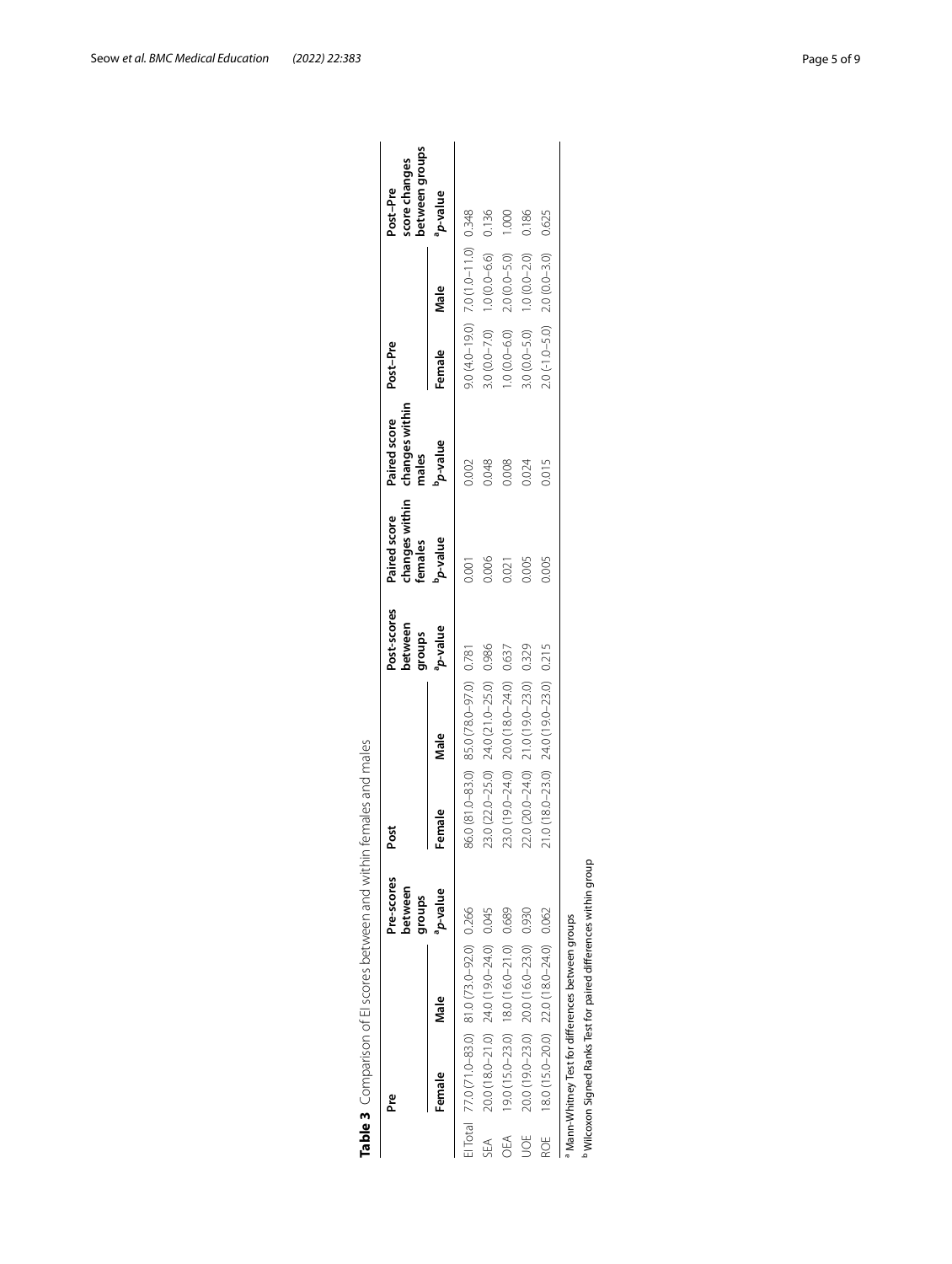| ۹ř  |                      |                                                  | Pre-scores<br>between<br>groups | Post                 |                                         | Post-scores<br>between<br>groups | changes within<br>Paired score<br>intervention | changes within<br>Paired score<br>control | Post-Pre                                    |                         | changes between<br>Post-Prescore<br>groups |
|-----|----------------------|--------------------------------------------------|---------------------------------|----------------------|-----------------------------------------|----------------------------------|------------------------------------------------|-------------------------------------------|---------------------------------------------|-------------------------|--------------------------------------------|
|     | Intervention Control |                                                  | a <sub>p-value</sub>            | Intervention Control |                                         | a <sub>p-value</sub>             | b-value                                        | b <sub>r</sub> value                      | Intervention Control                        |                         | a <sub>p-value</sub>                       |
|     |                      | El Total 75.0 (62.0-81.5) 82.0 (77.0-90.0) 0.027 |                                 |                      | 86.0 (80.0-99.0) 85.0 (80.0-92.5) 0.605 |                                  | 0.001                                          | 0.012                                     | $13.0 (8.0 - 26.5)$ 4.0 $(0.0 - 8.0)$ 0.002 |                         |                                            |
| SEA |                      | $19.0(17.5-21.5)$ 23.0 $(20.5-24.0)$ 0.005       |                                 |                      | 24.0 (22.0-26.0) 23.0 (21.0-24.5) 0.259 |                                  | 0.002                                          | 0.586                                     | $5.0(1.0 - 7.0)$                            | $0.0 (0.0 - 1.0) 0.001$ |                                            |
| DEA |                      | 18.0 (13.0-20.0) 20.0 (17.5-23.5) 0.049          |                                 |                      | 23.0 (19.0-24.0) 21.0 (18.5-24.0) 0.702 |                                  | D.004                                          | <b>J.057</b>                              | $6.0 (0.5 - 8.0)$                           | $0.0 (0.0 - 2.5) 0.027$ |                                            |
| Š   |                      | 20.0 (15.5-22.0) 20.0 (17.5-23.0) 0.578          |                                 |                      | 22.0 (20.0-25.0) 21.0 (19.0-22.5) 0.219 |                                  | 000 <sub>1</sub>                               | 0.116                                     | $3.0(1.0 - 5.0)$                            | $0.0 (0.0 - 2.5) 0.017$ |                                            |
| ROE |                      | 17.0 (15.0-21.0) 19.0 (18.0-22.0) 0.107          |                                 |                      | 21.0 (18.0-23.5) 21.0 (19.5-24.0) 0.466 |                                  | 0.004                                          | 0.010                                     | $8.0 (0.0 - 8.0)$                           | $2.0(0.0-3.0) 0.252$    |                                            |

<span id="page-5-0"></span>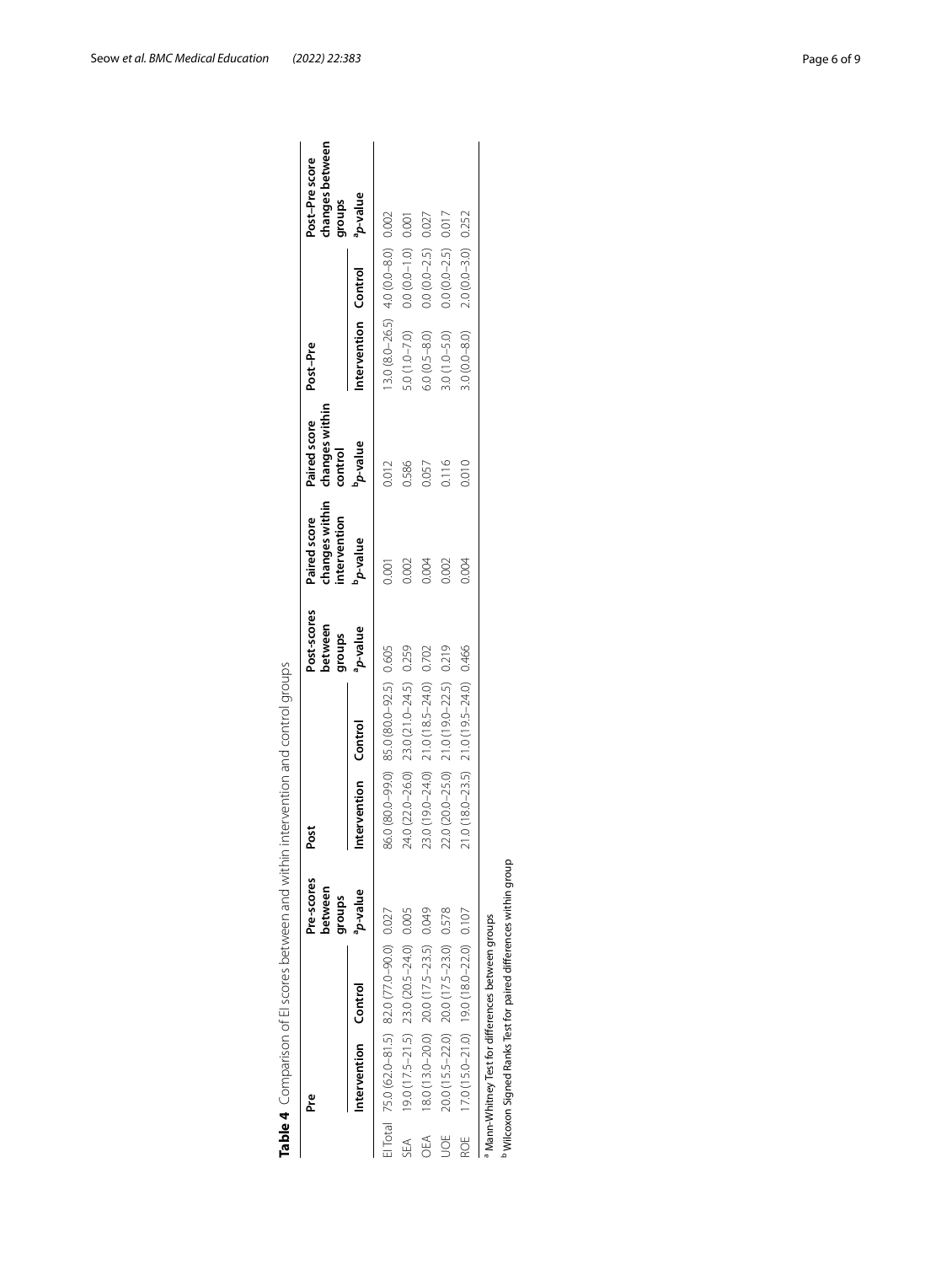<span id="page-6-0"></span>**Table 5** Intervention group EI scores at 1-month follow-up (FU) and changes from baseline

|            | 1-month FU         | 1-month FU-Baseline | <sup>b</sup> p-value |
|------------|--------------------|---------------------|----------------------|
| FI Total   | 89.0 (77.0-95.5)   | $16.0(10.5 - 25.5)$ | 0.007                |
| <b>SFA</b> | 23.0 (21.0-24.5)   | $5.0(1.0-6.5)$      | 0.011                |
| OFA        | 21.0 (19.5 - 24.5) | $4.0(1.0-9.0)$      | 0.010                |
| <b>UOF</b> | 23.0 (18.5 - 26.0) | $3.0(1.5 - 7.0)$    | 0.030                |
| <b>ROF</b> | 20.0 (17.0-24.5)   | $4.0 (-0.5 - 7.0)$  | 0.046                |
|            |                    |                     |                      |

<sup>b</sup> Wilcoxon Signed Ranks Test for paired differences within group

Results from the present study suggest that increases in EI scores in the training group were higher than in the control group in the SEA, OEA and UOE domains. In identifying the ego states manifested in an interpersonal transaction and any possible conficts that may emerge, an individual can begin to appraise the emotions that are aroused in themselves and others. That individual can then decide on the next course of action based on the emotions they feel. However, no diference in improvement in the ROE domain was detected between the training and control groups. It is possible that development of the ROE skill may require a longer period of training and practice than that aforded by the present training programme. Further research is needed to explore training that can promote emotional regulation.

In the present study, more female students volunteered for the TEITA than male students. At baseline male subjects scored more highly in EI than female subjects. However, on completion of TEITA, EI scores in the females increased substantially such that diferences with males lost statistical signifcance, and there were no diferences in EI scores changes between females and males. Since females were over-represented in the TEITA group, increases in EI scores were likely to be due to the training. This highlights a limitation of the present study; it was not able to show whether training was able to afect EI improvement in male subjects. Although it has been reported that females are more likely to beneft from EI training  $[21]$ , the influence of gender on EI training shows inconclusive results in literature [\[46\]](#page-8-3).

A non-randomized study approach was chosen for our post-intervention study for the reason of the difficulty of randomizing subjects and small available sample size. The risk of self-selection bias in non-randomised studies can lead to biased estimates in terms of a balance of motivation in investing and completing the training [\[47](#page-8-4)]. However, this lack of balance had only a small impact on the outcome because, the EI scores of the TEITA subjects at baseline were lower than the control subjects, and signifcant increases in EI scores were clearly detected posttraining. Furthermore, improvement in EI scores was sustained at the 1-month follow-up. This is a strong point

of the study as follow-up measurement is purported to be an important criterion for evaluating EI training [\[16](#page-7-12)]. While the small sample size remains a limitation of the study, the participants included a mix of undergraduates from diferent health professions courses at the university. Though many studies have reported on the effects of TA in nursing, there is a paucity of current literature on its role in other health professions. This study reports on an opportunity for interprofessional learning that may promote the development of interdisciplinary teamwork [[48\]](#page-8-5) which is so critical in healthcare.

### **Conclusion**

In conclusion, within some limitations, psycho-educational training based on EI and TA has been shown to be efective in enhancing EI in health professions students. Future research is needed to test this intervention in diferent populations. Research should also investigate the efect of such TA and EI training on observable inter-personal and socio-economic behaviours as well as the sustained retention of the efect of such training.

#### **Abbreviations**

EI: Emotional Intelligence; TA: Transactional analysis; TEITA: Training in emotional intelligence and transactional analysis; WLEIS: Wong and Law Emotional Intelligence Scale; SEA: Self-emotional appraisal; OEA: Others' emotional appraisal; UOE: Use of emotion; ROE: Regulation of emotion.

#### **Acknowledgements**

The authors acknowledge and appreciate the contributions of volunteer students.

#### **Authors' contributions**

PKH and MM were responsible for the conception of the study design. PKH was a major contributor in writing the manuscript. SHY and WHL were responsible for data collection and interpretation. MNH and KHE designed and conducted the intervention as well as contributed to the initial study proposal. All authors reviewed and approved the fnal manuscript.

#### **Funding**

The research was funded by the university as part of a short study module project under grant number ID IJ185.

#### **Availability of data and materials**

All data generated or analyzed during this study are included in this published article.

#### **Declarations**

#### **Ethics approval and consent to participate**

The study protocol was carried out in accordance with the Declaration of Helsinki. The study was approved by the IMU Institutional ethics committee (BDS I1-13(13)-2016) and informed consent was obtained from all subjects who participated in the study.

#### **Consent for publication**

Not applicable.

#### **Competing interests**

The authors declare that they have no competing interests.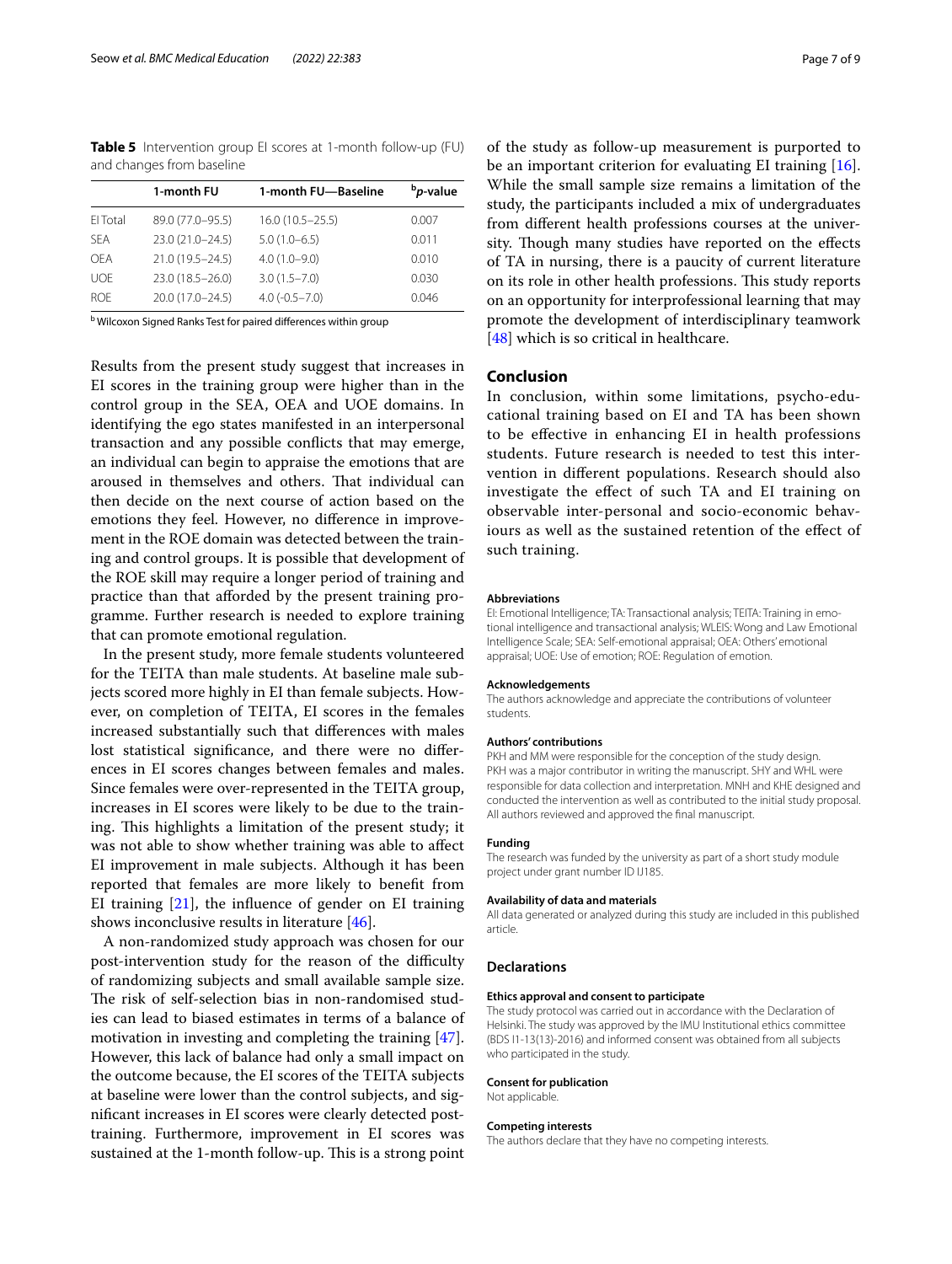#### **Author details**

<sup>1</sup> Present Address: Private Dental Practitioner, Kuala Lumpur, Malaysia. <sup>2</sup> School of Dentistry, International Medical University, Bukit Jalil, Kuala Lumpur, Malaysia. <sup>3</sup> IMU Centre for Education, International Medical University, Kuala Lumpur, Malaysia. <sup>4</sup>IMU Clinical Skills and Simulation Centre, International Medical University, Kuala Lumpur, Malaysia. <sup>5</sup>Norwegian Women's Public Health Association, Oslo, Norway.

## Received: 16 May 2021 Accepted: 12 May 2022

#### **References**

- <span id="page-7-0"></span>Mayer JD, Salovey P, Caruso DR. Emotional Intelligence: New Ability or Eclectic Traits? Am Psychol. 2008;63(6):503–17.
- <span id="page-7-1"></span>2. Ranasinghe P, Wathurapatha WS, Mathangasinghe Y, Ponnamperuma G. Emotional intelligence, perceived stress and academic performance of Sri Lankan medical undergraduates. BMC Med Educ. 2017;17(1):41. [https://doi.org/10.1186/s12909-017-0884-5.](https://doi.org/10.1186/s12909-017-0884-5)
- <span id="page-7-2"></span>3. Singh N, Kulkarni S, Gupta R. Is emotional intelligence related to objective parameters of academic performance in medical, dental, and nursing students: A systematic review. Educ Health: Change Learning Pract. 2020;33:8–12.
- <span id="page-7-3"></span>4. Arora S, Ashrafan H, Davis R, Athanasiou T, Darzi A, Sevdalis N. Emotional intelligence in medicine: A systematic review through the context of the ACGME competencies. Med Educ. 2010;44:749–64.
- 5. Dugan JW, Weatherly RA, Girod DA, Barber CE, Tsue TT. A longitudinal study of emotional intelligence training for otolaryngology residents and faculty. JAMA Otolaryngol - Head Neck Surg. 2014;140(8):720–6.
- <span id="page-7-4"></span>6. Mintz LJ, Stoller JK. A Systematic Review of Physician Leadership and Emotional Intelligence. J Grad Med Educ. 2014;6(1):21–31.
- <span id="page-7-5"></span>7. Guerrero-Barona E, Guerrero-Molina M, García-Gómez A, Moreno-Manso JM, García-Baamonde ME. Quality of working life, psychosocial factors, burnout syndrome and emotional intelligence. Int J Environ Res Public Health. 2020;17(24):1–15.
- <span id="page-7-6"></span>Soto-Rubio A, Giménez-Espert MDC, Prado-Gascó V. Effect of emotional intelligence and psychosocial risks on burnout, job satisfaction, and nurses' health during the covid-19 pandemic. Int J Environ Res Public Health. 2020;17(21):1–14.
- <span id="page-7-7"></span>9. Akerjordet K, Severinsson E. Emotional intelligence: A review of the literature with specifc focus on empirical and epistemological perspectives. J Clin Nurs. 2007;16(8):1405–16.
- <span id="page-7-8"></span>10 Sharp G, Bourke L, Rickard MJ. Review of emotional intelligence in health care: an introduction to emotional intelligence for surgeons. ANZ J Surg. 2020;90(4):433–40.
- <span id="page-7-9"></span>11. Wagner PJ, Moseley GC, Grant MM, Gore JR, Owens C. Physicians' emotional intelligence and patient satisfaction. Fam Med. 2002;34(10):326–30.
- 12. Celik GO. The relationship between patient satisfaction and emotional intelligence skills of nurses working in surgical clinics. Patient Prefer Adherence. 2017;11:1363–8.
- 13. Mohan M, Lin KH, Parolia A, Pau A. Does Emotional Intelligence of Dental Undergraduates Infuence Their Patient Satisfaction? Int J Dent. 2021;2021:4573459. [https://doi.org/10.1155/2021/4573459.](https://doi.org/10.1155/2021/4573459)
- <span id="page-7-10"></span>14 Mikolajczak M, Van Bellegem S. Increasing emotional intelligence to decrease healthcare expenditures: How proftable would it be? Pers Individ Dif. 2017;116:343–7. Available from: [https://doi.org/10.1016/j.paid.](https://doi.org/10.1016/j.paid.2017.05.014) [2017.05.014](https://doi.org/10.1016/j.paid.2017.05.014).
- <span id="page-7-11"></span>15. Schutte NS, Malouff JM, Thorsteinsson EB. Increasing emotional intelligence through training: Current status and future directions. Int J Emot Educ. 2013;5(1):56–72. Available from: [http://www.um.edu.mt/\\_\\_data/](http://www.um.edu.mt/__data/assets/pdf_file/0005/183884/vol5i1p4.pdf) [assets/pdf\\_fle/0005/183884/vol5i1p4.pdf](http://www.um.edu.mt/__data/assets/pdf_file/0005/183884/vol5i1p4.pdf).
- <span id="page-7-12"></span>16. Hodzic S, Scharfen J, Ripoll P, Holling H, Zenasni F. How Efficient Are Emotional Intelligence Trainings: A Meta-Analysis. Emot Rev. 2018;10(2):138–48.
- <span id="page-7-13"></span>17. Drigas A, Papoutsi C. The Need for Emotional Intelligence Training Education in Critical and Stressful Situations: The Case of Covid-19. Int J Recent Contrib from Eng Sci IT. 2020;8(3):20.
- <span id="page-7-14"></span>18 Johnson DR. Emotional intelligence as a crucial component to medical education. Int J Med Educ. 2015;6:179–83.
- <span id="page-7-15"></span>19 Taylor C, Farver C, Stoller JK. Perspective: Can emotional intelligence training serve as an alternative approach to teaching professionalism to residents? Acad Med. 2011;86:1551–4.
- <span id="page-7-16"></span>20. Cherry MG, Fletcher I, O'Sullivan H, Dornan T. Emotional intelligence in medical education: A critical review. Med Educ. 2014;48(5):468–78.
- <span id="page-7-17"></span>21 Cherry MG, Fletcher I, O'Sullivan H, Shaw N. What impact do structured educational sessions to increase emotional intelligence have on medical students? BEME Guide No. 17. Med Teach. 2012;34(1):11–9.
- <span id="page-7-18"></span>22. Abe K, Evans P, Austin EJ, Suzuki Y, Fujisaki K, Niwa M, et al. Expressing one's feelings and listening to others increases emotional intelligence: a pilot study of Asian medical students. BMC Med Educ. 2013;13:82. <https://doi.org/10.1186/1472-6920-13-82>.
- <span id="page-7-19"></span>23. Kelly D, McErlean S, Naff K. Outcomes of a clinical leadership training program amongst hospital doctors. Ir Med J. 2018;111(4):733.
- <span id="page-7-20"></span>24. Whitley-Hunter BL. Validity of transactional analysis and emotional intelligence in training nursing students. J Adv Med Educ Prof. 2014;2(4):138–45. Available from: [http://www.ncbi.nlm.nih.gov/pub](http://www.ncbi.nlm.nih.gov/pubmed/25512937%0A)[med/25512937%0A](http://www.ncbi.nlm.nih.gov/pubmed/25512937%0A)[http://www.pubmedcentral.nih.gov/articlerender.](http://www.pubmedcentral.nih.gov/articlerender.fcgi?artid=PMC4235560) fcgi?artid=[PMC4235560.](http://www.pubmedcentral.nih.gov/articlerender.fcgi?artid=PMC4235560)
- <span id="page-7-21"></span>25. Thiagarajan P, McKimm J. Mapping transactional analysis to clinical leadership models. British J Hospital Med. 2019;80:600–4.
- <span id="page-7-22"></span>26. Forghani M, Ghanbari Hashem Abadi BA. The effect of group therapy with transactional analysis approach on emotional intelligence, executive functions and drug dependency. Iran J Psychiatry Behav Sci. 2016;10(2):e2423. <https://doi.org/10.17795/ijpbs-2423>.
- <span id="page-7-23"></span>27 McKimm J, Forrest K. Using transactional analysis to improve clinical and educational supervision: The Drama and Winner's triangles. Postgraduate Med J. 2010;86:261–5.
- <span id="page-7-24"></span>28. Sablik Z, Samborska-Sablik A, Drozdz J. Universality of physicians' burnout syndrome as a result of experiencing difficulty in relationship with patients. Arch Med Sci. 2013;9(3):398–403.
- <span id="page-7-25"></span>29. Nitschke I, Müller F, Hopfenmüller W. The uptake of dental services by elderly Germans. Gerodontology. 2001;18(2):114–20.
- <span id="page-7-26"></span>30. Sivan M, McKimm J. Can an understanding of transactional analysis improve postgraduate clinical supervision? Br J Hosp Med. 2011;72(1):44–8.
- <span id="page-7-27"></span>31. Rajan M, Chacko T. Improving educational environment in medical colleges through transactional analysis practice of teachers. F1000Research. 2012;1.
- <span id="page-7-28"></span>32. Hur Y, Cho A-R. The relationship between ego-state and communication skills in medical students. Korean J Med Educ. 2014;26(1):59–62.
- <span id="page-7-29"></span>33. Lawrence L. Applying transactional analysis and personality assessment to improve patient counseling and communication skills. Am J Pharm Educ. 2007;71(4):81. <https://doi.org/10.5688/aj710481>.
- <span id="page-7-30"></span>34. Sheldon LK, Ellington L. Application of a model of social information processing to nursing theory: How nurses respond to patients. J Adv Nurs. 2008;64(4):388–98.
- <span id="page-7-31"></span>35. Miller CJ, Smith SN, Pugatch M. Experimental and quasi-experimental designs in implementation research. Psychiatry Res. 2020;283(March 2019):112452. Available from: [https://doi.org/10.1016/j.psychres.2019.](https://doi.org/10.1016/j.psychres.2019.06.027) [06.027.](https://doi.org/10.1016/j.psychres.2019.06.027)
- <span id="page-7-32"></span>36. Wong CS, Law KS. The effects of leader and follower emotional intelligence on performance and attitude: An exploratory study. Leadersh Q. 2002;13(3):243–74.
- <span id="page-7-33"></span>37 Law KS, Wong CS, Song LJ. The construct and criterion validity of emotional intelligence and its potential utility for management studies. J Appl Psychol. 2004;89:483–96.
- 38. Fukuda E, Saklofske DH, Tamaoka K, Lim H. Factor Structure of the Korean Version of Wong and Law's Emotional Intelligence Scale. Assessment. 2012;19(1):3–7.
- 39. Bitmiş MG, Ergeneli A. Emotional Intelligence: Reassessing the Construct Validity. Procedia - Soc Behav Sci. 2014;150:1090–4.
- <span id="page-7-34"></span>40. Iliceto P, Fino E. The Italian version of the Wong-Law Emotional Intelligence Scale (WLEIS-I): A second-order factor analysis. Pers Individ Dif. 2017;116:274–80.
- <span id="page-7-35"></span>41. Keçeci A, Taşocak G. Nurse faculty members' ego states: Transactional Analysis Approach. Nurse Educ Today. 2009;29(7):746–52.
- <span id="page-7-36"></span>42. Partido BB, Stefanik D. Impact of emotional intelligence training in a communication and ethics course among second-year dental students. J Dent Educ. 2020;84(6):704–11.